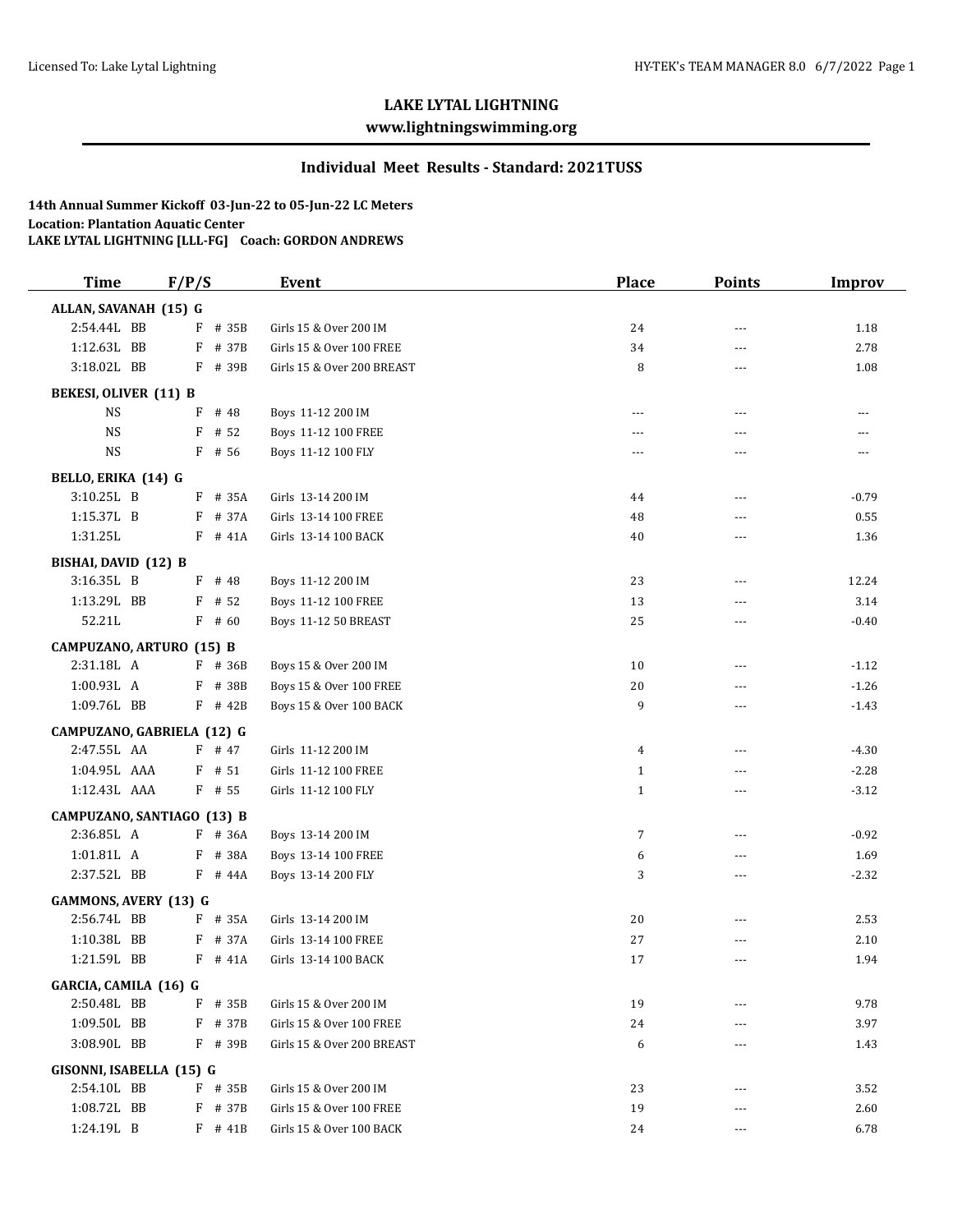## **LAKE LYTAL LIGHTNING**

### **www.lightningswimming.org**

#### **Individual Meet Results - Standard: 2021TUSS**

**14th Annual Summer Kickoff 03-Jun-22 to 05-Jun-22 LC Meters Location: Plantation Aquatic Center LAKE LYTAL LIGHTNING [LLL-FG] Coach: GORDON ANDREWS**

| <b>Time</b>                   | F/P/S |           | <b>Event</b>               | <b>Place</b> | <b>Points</b> | <b>Improv</b> |
|-------------------------------|-------|-----------|----------------------------|--------------|---------------|---------------|
| <b>GOLUB, PEYTON (13) G</b>   |       |           |                            |              |               |               |
| 3:35.60L                      |       | $F$ # 35A | Girls 13-14 200 IM         | 52           | ---           | $--$          |
| 1:23.64L                      | F     | # 37A     | Girls 13-14 100 FREE       | 60           | ---           | $-2.07$       |
| 1:46.03L                      |       | $F$ # 41A | Girls 13-14 100 BACK       | 51           | ---           | 4.61          |
| GUZZO, ISABELLA (14) G        |       |           |                            |              |               |               |
| 2:53.30L BB                   |       | $F$ # 35A | Girls 13-14 200 IM         | 16           | ---           | 5.92          |
| 1:09.06L BB                   |       | $F$ # 37A | Girls 13-14 100 FREE       | 20           | ---           | 2.39          |
| 1:26.14L B                    |       | $F$ # 41A | Girls 13-14 100 BACK       | 32           | $- - -$       | 0.32          |
| HERNANDEZ, VALENTINA (15) G   |       |           |                            |              |               |               |
| 3:06.69L B                    |       | $F$ # 35B | Girls 15 & Over 200 IM     | 35           | ---           | $-5.06$       |
| 1:11.98L BB                   |       | F # 37B   | Girls 15 & Over 100 FREE   | 32           | ---           | $-1.69$       |
| 1:25.52L B                    |       | $F$ # 41B | Girls 15 & Over 100 BACK   | 28           | ---           | $-1.21$       |
| JONES, MAX (13) B             |       |           |                            |              |               |               |
| <b>NS</b>                     |       | $F$ # 36A | Boys 13-14 200 IM          | ---          | ---           | ---           |
| <b>NS</b>                     | F     | # 38A     | Boys 13-14 100 FREE        | $- - -$      | ---           | ---           |
| <b>NS</b>                     | F     | # 40A     | Boys 13-14 200 BREAST      | ---          | ---           | ---           |
|                               |       |           |                            |              |               |               |
| LITTLE, LAUREN (16) G         |       |           |                            |              |               |               |
| 3:34.16L                      |       | $F$ # 35B | Girls 15 & Over 200 IM     | 39           | ---           | ---           |
| 1:24.58L                      | F     | # 37B     | Girls 15 & Over 100 FREE   | 42           | ---           | ---           |
| 1:45.30L                      |       | $F$ # 41B | Girls 15 & Over 100 BACK   | 38           | ---           | ---           |
| MACCLOUD, AVERY (16) G        |       |           |                            |              |               |               |
| <b>NS</b>                     |       | $F$ # 35B | Girls 15 & Over 200 IM     | ---          | ---           | ---           |
| <b>NS</b>                     | F     | # 37B     | Girls 15 & Over 100 FREE   | ---          | ---           | ---           |
| <b>NS</b>                     |       | F # 39B   | Girls 15 & Over 200 BREAST | $- - -$      | ---           | ---           |
| MANZANO, MELANIE (15) G (9)   |       |           |                            |              |               |               |
| 3:03.30L B                    |       | $F$ # 35B | Girls 15 & Over 200 IM     | 34           | ---           | $-11.08$      |
| 1:11.82L BB                   |       | F # 37B   | Girls 15 & Over 100 FREE   | 31           | ---           | 4.65          |
| 1:22.28L B                    |       | $F$ # 41B | Girls 15 & Over 100 BACK   | 21           | $- - -$       | 0.96          |
| <b>MARTINI, RAELYN (12) G</b> |       |           |                            |              |               |               |
| 3:19.12L B                    |       | $F$ # 47  | Girls 11-12 200 IM         | 23           | ---           | 11.20         |
| 1:16.28L BB                   | F     | # 51      | Girls 11-12 100 FREE       | 23           | ---           | 1.54          |
| 1:33.79L B                    |       | $F$ # 55  | Girls 11-12 100 FLY        | 14           | ---           | 5.80          |
| PAPADOPOULOS, AVA (15) G      |       |           |                            |              |               |               |
| 2:46.36L BB                   |       | F # 35B   | Girls 15 & Over 200 IM     | 14           |               | 4.94          |
| 1:05.42L A                    |       | F # 37B   | Girls 15 & Over 100 FREE   | 14           |               | 2.46          |
| 1:16.22L BB                   |       | $F$ # 41B | Girls 15 & Over 100 BACK   | 7            | ---           | 3.76          |
| PEREZ, CAROLINE (15) G        |       |           |                            |              |               |               |
| 2:49.64L BB                   |       | $F$ # 35B | Girls 15 & Over 200 IM     | 18           | ---           | $-2.76$       |
| 1:07.10L A                    |       | F # 37B   | Girls 15 & Over 100 FREE   | 17           | ---           | 1.65          |
| 1:17.58L BB                   |       | $F$ # 41B | Girls 15 & Over 100 BACK   | 12           | ---           | $-0.05$       |
|                               |       |           |                            |              |               |               |